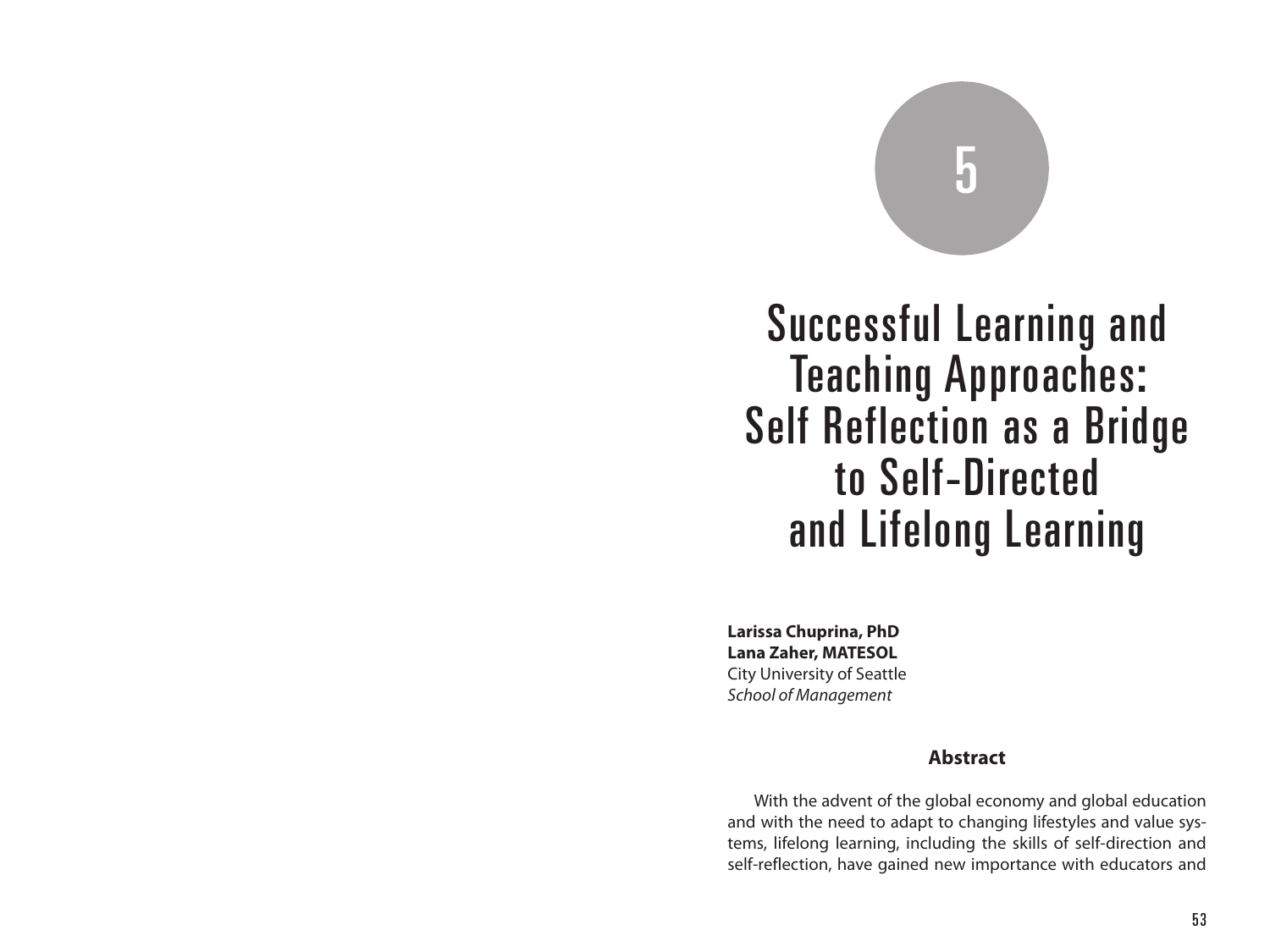employers. One of the major forces generating the need for lifelong learning is the rapid change in all spheres of life. Self-directed learning is becoming a necessary skill to adapt to these changes. Educators and educational establishments are looking into innovative approaches to educating adults, paying close attention to non-traditional forms for learning and methods of delivery. In this way self-inquiry and self-evaluation are needed at the beginning, during, and after instruction. Educators can enhance lifelong learning among their students by facilitating the development of characteristics and skills, such as goal setting, taking responsibility for learning, understanding selves as learners, reflection, and self-assessment. This chapter investigates successful approaches to self-direction in teaching and learning in English-language courses.

### **Introduction**

As previous studies show, the ability to learn and adapt are related (Chuprina, 2001; 2003). Both learning and adaptation skills have become survival skills in the age of continuing change. Furthermore, the research in the area of Self-Directed Learning (SDL) suggests that self-awareness is a cornerstone of lifelong learning that should be encouraged and modeled in academia/ training (Chuprina, 2004; 2007). Another important advantage of SDL is its capacity to promote ongoing reflective thought and responsibility for learning (Caffarella, 1993).

Knowles (1975) provides a comprehensive definition of SDL: "Individuals take the initiative, with or without the help of others, in diagnosing their learning needs, formulating learning goals, identifying human and material resources for learning, choosing and implementing appropriate learning strategies, and evaluating learning outcomes" (p. 18). Garrison (1997) adds that SDL focuses on the external management of the learning process where the learner decides what to learn and how to approach the learning task. He offers a further clarification of SDL as "an approach where learners are motivated to assume personal responsibility and collaborative control of the cognitive (self-monitoring) and contextual (self-management) processes in constructing and confirming meaningful and worthwhile learning outcomes" (p. 18).

It is also necessary to note that while self-teaching and selfdirection imply a degree of independence or autonomy, the learning that occurs through self-teaching does not generally take place in isolation (Tough, 1966). In fact, SDL implies good communication and collaboration skills, and according to Brocket & Hiemstra (1991), "Those individuals who engage in self-teaching are highly likely to seek the assistance of others, such as close friends and relatives, subject-matter experts and fellow learners" (p. 41).

Behaviors and characteristics which support lifelong learning include taking risks, trying new things, self-reflection, listening, gathering information, and being open to new ideas and information (Kotter, 1996). These characteristics and learning skills do not come on their own and should be explicitly taught. Faculty should build into the curriculum encouragement for students to engage in the SDL process, self assessment, and self reflection opportunities.

### **Background**

Guglielmino, Gray, Le Arvary, Asen, Goldstein, Fran Kamin, Nicoll, Patrick, Shellabarger, & Snowberger (2009) stated,

> Learners benefit greatly from a content base on which to build, but if we allow the learning of content to crowd out time for reflection on learning and exploration of individually-selected topics that create excitement about learning and build skills and attitudes that will support lifelong learning, we will do a disservice to our learners and our cultures. Our times require continuous lifelong learning (p. 26).

One of the compelling attributes of the SDL approach in formal, content-based, and structured academic environments is the opportunity for students to become conscientious learners through reflection on their process of learning. Bringing SDL into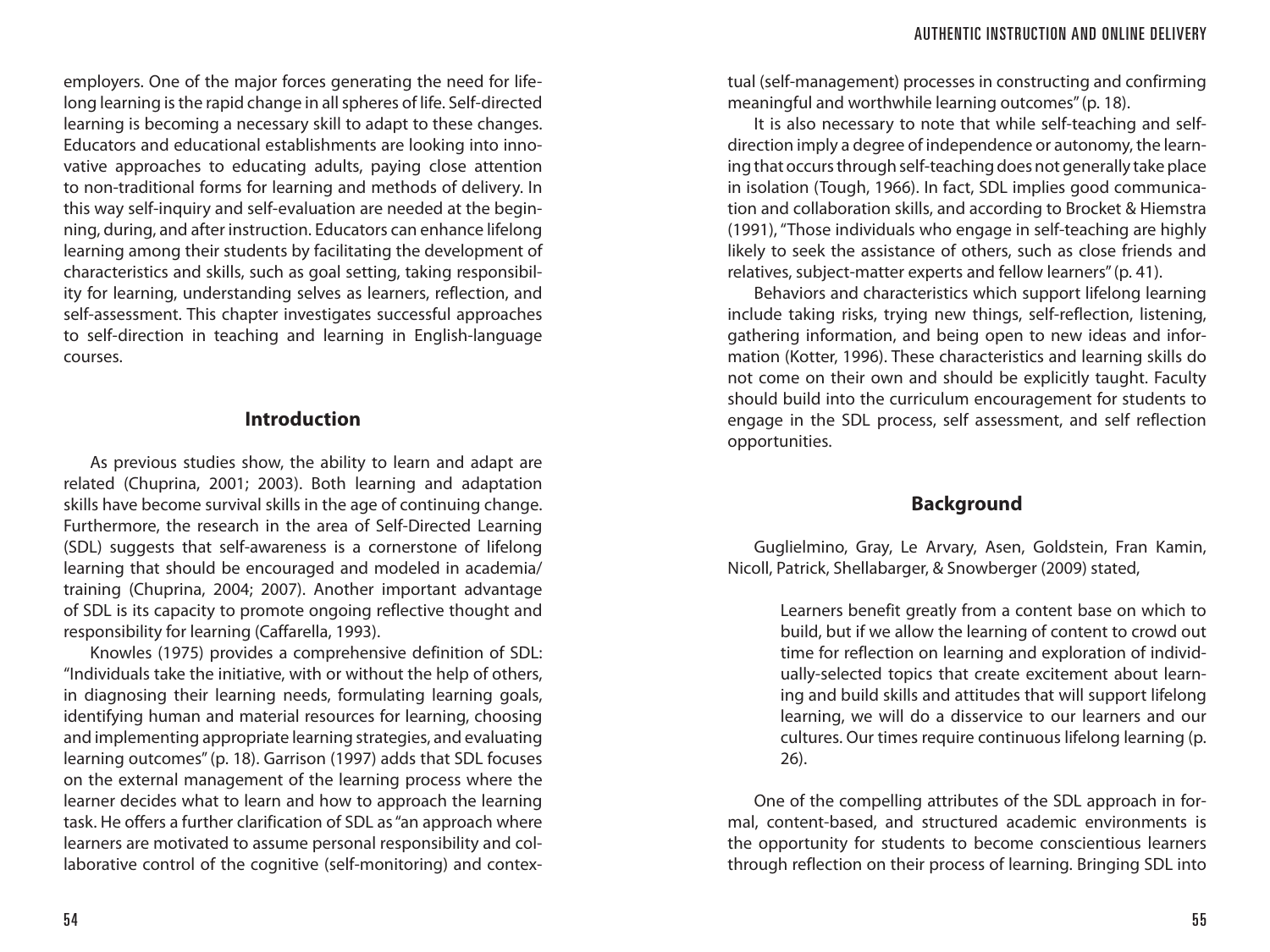the curriculum of those institutions that are dedicated to developing lifelong learners has a potential for creating the balance between learning by the individual, the pressures of testing, and the penalties for not reaching the standards. Encouraging selfdirection does not mean ignoring accountability; self-direction in learning exists along a continuum in each individual. More than that, each learning experience offers different levels of opportunity for self-direction (Guglielmino, et al., 2009) with personal and collective growth.

As practice shows, in traditional educational settings such skills as learning how to learn, how to solve problems, and how to use reflection and self-assessment through self-inquiry activities have not been part of the curricula; they are expected to be part of a student's existing tools. Reflection and assessment of one's own learning process are two of the most important skills for lifelong learning. Reflection Practice (RP) includes a proactive examination of one's goals and practices. It helps students construct their knowledge based on their previous experience and incorporate new ideas and concepts to reach the goals they set for themselves. Self-reflection also prompts the learner to think about the mode of learning that fits best in the given situation.

Through reflection on their learning process, students provide valuable information on their learning preferences, their strengths and weakness, and the goals they want to achieve. This informs the teacher as to what materials and methods of knowledge delivery to choose to address the variety in interests of the participants. Teachers become facilitators and advisors in the learning process and also provide resources to meet the students' learning needs.

It is self-reflection that integrates intellectual and emotional human development and provides meaning and purpose in learning and academic and professional pursuit. This connection allows people to maintain vigor in learning and keeps students motivated and responsible for their own learning.

Another way to approach the development of the characteristics and skills that contribute to lifelong learning is to include reflection in the learning process in SDL contracts to help students set their learning goals for the quarter, academic year, or career and life paths.

A misconception about SDL and self-reflection is that teachers and classmates should be excluded. In fact, Cunningham (2001) noted that reflective practice draws upon the input of other learners and is collective by nature, which creates a basis for partnerships in learning in the classroom. By creating an atmosphere of collaboration in class, teachers model how to relate to others in the class and in real-life situations. Language learning, for example, creates an atmosphere for social interaction within and beyond the classroom; therefore, it is an imperative for ELP instructors to use real-life situations and authentic materials for classroom reading and discussion. The process of working together and being involved in conversations and discussions in the class enhances students' social, reflective, and lifelong learning skills.

# **Practices, Examples, Issues**

Self-assessment and self-directedness are embedded in the City University of Seattle (CityU) Academic Model. This Academic Model focuses on student learning, which is "carefully designed by faculty to encourage self-directed learning within an appropriately defined structure of expectations. Students are actively encouraged to define and take responsibility for their own contributions to the learning process with the understanding that their engagement is critical for substantive learning to take place" (City University of Seattle, Academic Model).

Selected ELP courses include graded and non-graded reflective assignments. At the beginning of the term of study, students are asked to reflect on their current knowledge and skills, set goals, and then assess their learning progress in the middle and at the end of the term as well as discuss what areas they would like to explore and improve further on their own after the end of the course. The self-assessment assignments are graded on completeness and depth of reflection to promote candid and non-defensive student reflection. Some of the reflective assignments include:

• Online discussion forums in which students are asked to reflect on their own skills at the beginning of the term of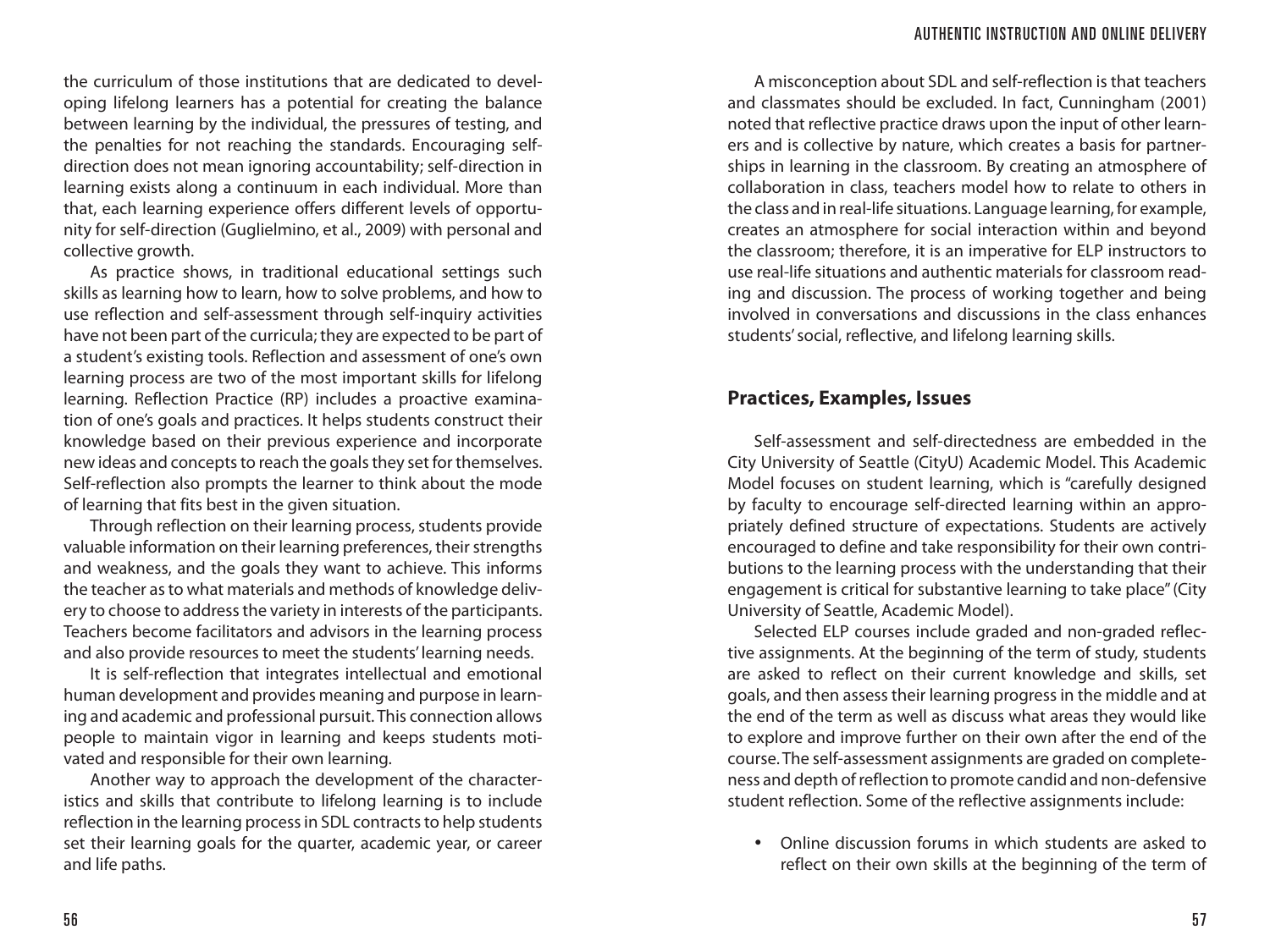study and identify areas of strength and improvement. The students are asked to think about their initial knowledge and skills. At the end of the course, students participate in an end-of-course forum to reflect on their learning and to discuss it with their peers and the instructor. Online asynchronous forums are particularly beneficial in that they allow each student to get peer and instructor reinforcement, encouragement, and suggestions. Each student is required to post a reflection and respond to at least one of his or her peers. To keep the reflections and responses focused on course objectives, guidelines for reflections and peer responses are provided. Once the responses are posted, the instructor has the opportunity to provide feedback to each student.

- Worksheets with questions to promote depth of self-reflection.
- Initial assessments and diagnostics administered by the instructor. After completing these assessments, students are asked to reflect on how they did in addition to receiving feedback from the faculty.

The reflection assignments are designed according to the learning outcomes of the course. For example, in an academic and professional writing course, students are asked to think about the papers and the academic and professional writing tasks they completed in the past, the challenges they encountered, how they dealt with the challenges, and what they learned from the process. The students are also asked to discuss their strengths and the areas where they need improvement as writers. At the end of the quarter, students are asked to review their beginning-of-term reflections and goals and to assess their learning in the course. In reading classes the students are asked to think about their reading skills and challenges and set goals to improve their reading speed and comprehension. At the end of the term, students reflect on their growth and set future goals. In grammar, listening, and speaking classes, students complete similar reflective activities as relevant to the course content.

Having students complete reflection assignments at the beginning of the term allows faculty to tailor instruction. Most CityU courses include required assessments developed by the department but allow for some instructor-determined assignments. Faculty can use this opportunity to create assignments that address student learning needs and interests. Furthermore, faculty can adjust the required assessments and select topics for them based on students' initial self-assessments. For example, if one of the course curriculum requirements is to complete a case study, the instructor may select a topic relevant to student needs or interests.

The materials, textbooks, and additional resources are also selected to respond to student interests and learning needs. The texts and exercises in the textbooks selected for all the levels of English learners help students acquire skills they identified as lacking in addition to the skills required to complete the course. Integration of the required and desired knowledge and skills plays an effective role in maintaining interest and motivation among students.

ELP instructors also attempt to facilitate the development of learning skills and reflective practice on one's learning process in students along with language learning and focus on the content. Additional techniques available for teachers to invite students to participate in self-reflection and self-evaluation are as follows:

- In-class and on-line journaling with questions that help students reflect on their learning goals, learning needs, and the learning process; self-reflective writing brings in connectivity between the mind and emotions.
- Course learning outcomes included in syllabi underlining the importance of learning and study skills, which provide meaning and purpose in learning the course content.
- Rubrics for written assignments, oral presentations, and constructive participation, providing students with information on the requirements in each category, such as content knowledge, organization, quality of writing, research, ethical citations, presentation, and other components. This provides specific expectations for presentations, at the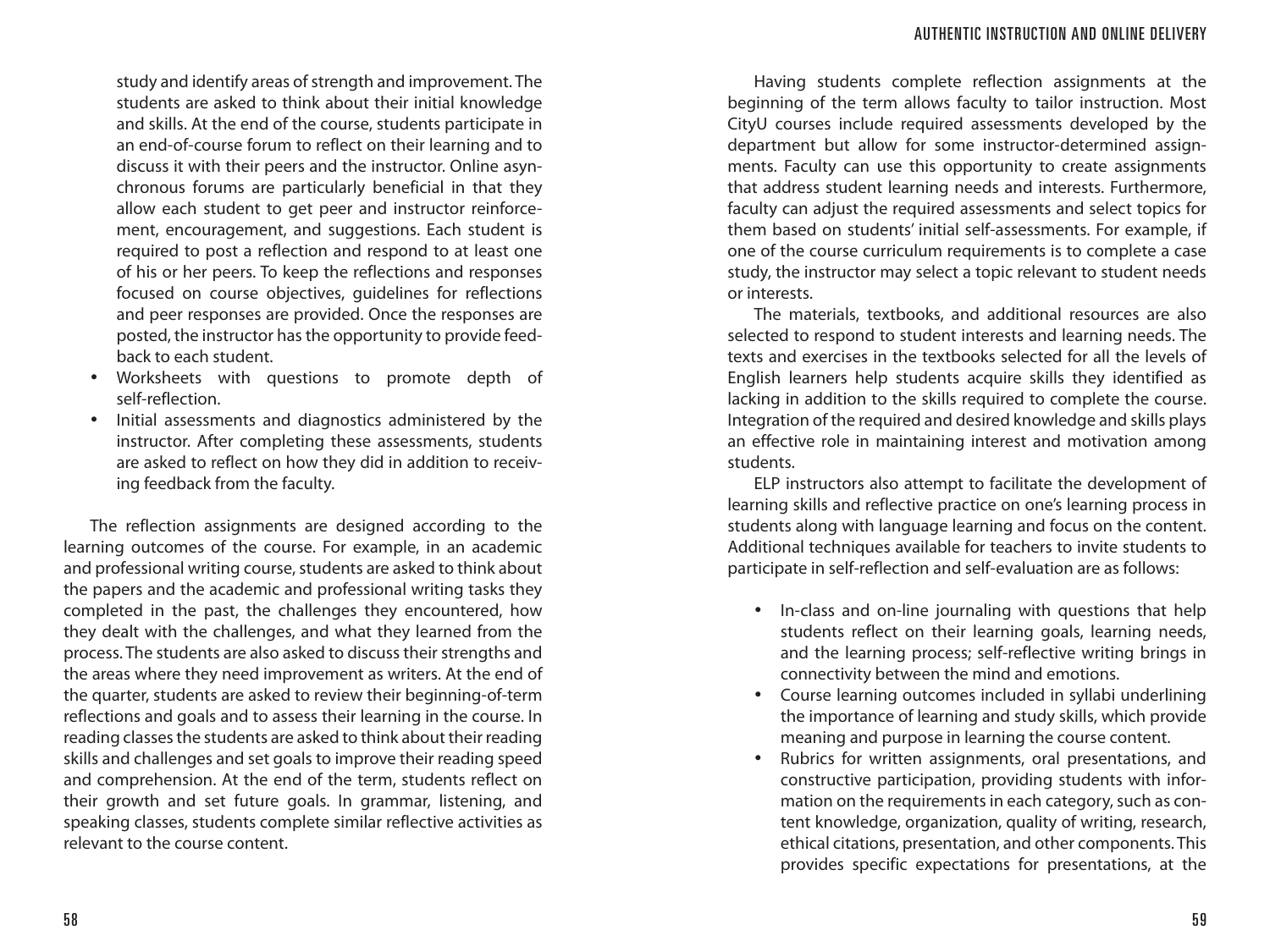same time allowing for creativity and self-expression in the students' assignments.

- Classroom Assessments Technique (CAT) forms, which are available on the Faculty Portal, contain specific questions leading students through the self-inquiry process in a certain subject (e.g., reading; listening and speaking; and grammar and writing) as well as give students room to respond to open questions and the opportunity to offer suggestions to teachers on the class organization, content delivery, and the teaching-learning process.
- Mid-term and end-of-course student evaluations, which allow instructors to gather information regarding whether each student is learning and allow students to reflect on their instruction based on their feedback. These student reflections help teachers make adjustments to their curriculum, lesson plans, and the choice of classroom materials to meet students' learning needs.

Due to the multi-level character of the majority of language classes, instructors use individualized approaches. The information shared by students through their self-inquiry and reflection helps ELP instructors maintain an environment conducive for learning.

Self-reflective practices can offer important input for teaching, learning, and planning. In their book *Self-Direction in Adult Learning: Perspectives on Theory, Research, and Practice,* Brocket & Hiemstra (1991) suggested the following steps to enhance selfdirection in learning and learner responsibility through the selfreflection and planning process to achieve desirable learning outcomes:

- 1. identifying needs, objectives, and benefits from the learning activity;
- 2. identifying resources, specifying learning activities, and establishing criteria for successful accomplishments;
- 3. carrying out the learning activities, analyzing obtained information, and recording progress towards some personal changes;

4. evaluating the learning outcomes and how they can be used in a real-life situation/self-planning (1991, p. 106-107).

Instructors provide structure and find time throughout the course for reflective practice as they discuss the importance of goal setting, encourage students to set their personal goals, and make plans to achieve them. By doing this every week of the quarter, instructors ensure that self-evaluation skills and reflective practice become part of the learning process.

Students are also directed to think about their study habits and learning preferences by answering questions such as:

What time of the day do you learn the best?

- Do you learn better by yourself or together with other students/friends?
- How do you learn better? When you just listen or write it down?
- Which specific language skills would you like to improve: listening, reading, speaking, or writing?

Hiemstra (2000) offered the following list of the educational changes that are taking place in the American society:

- **Continuing Education Unit (CEU)—**A unit for measuring participation in a variety of formal and informal learning activities (ten classroom hours of instruction equals one CEU). In some instances this unit replaces the college credit.
- **Learning modules—**Short credit or noncredit blocks of learning in which a person can participate independently at home, at work, or at community learning centers.
- **Credit for experience—**The granting of college credit for community service, life experiences, or occupational experiences.
- **Credit by testing—**The granting of a certain amount of credit, usually college credit, through an examination program. The College Proficiency Examination Program (CPEP) and the College-level Examination Programs (CLEP) are the most widely used systems.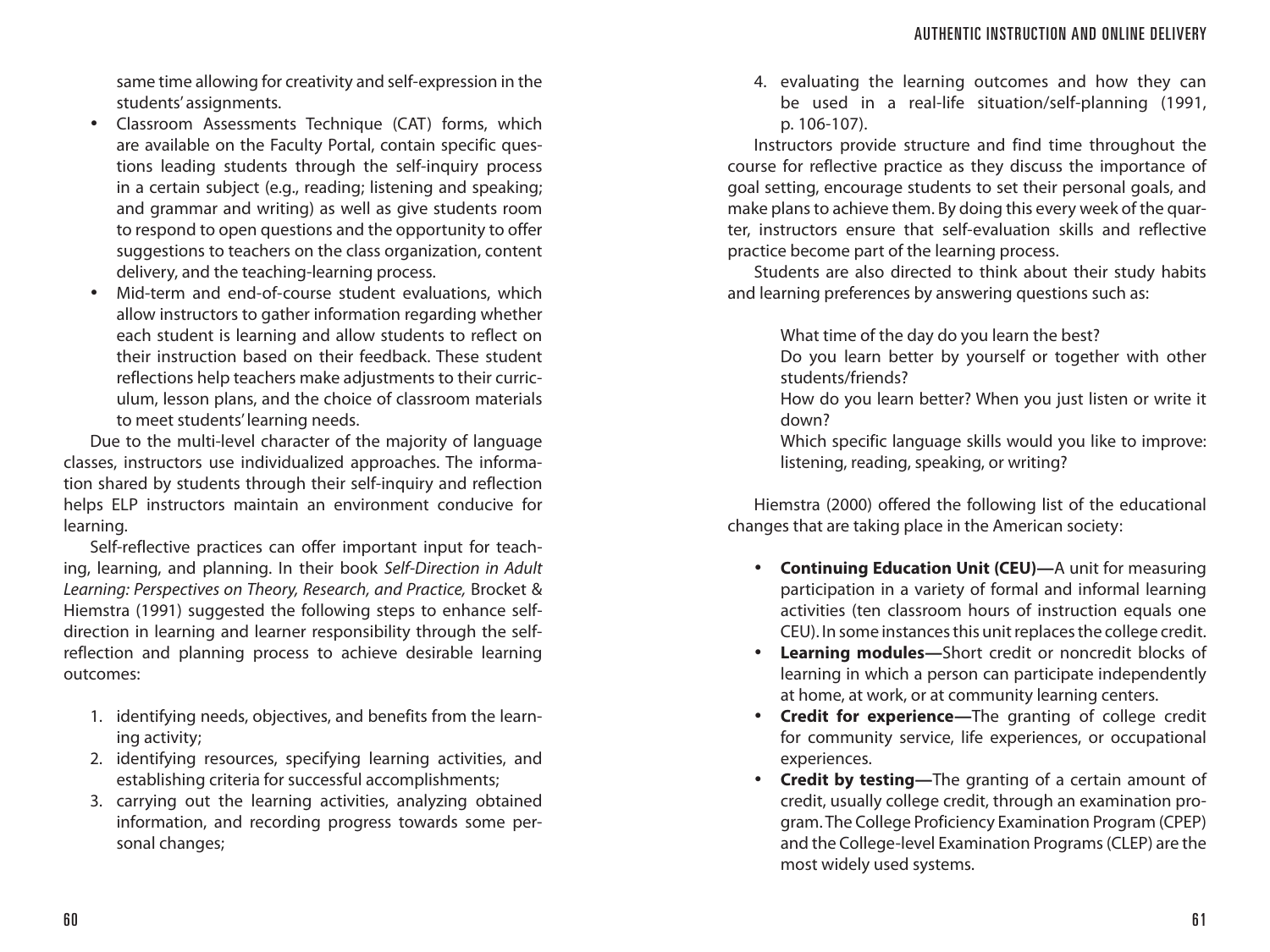- **Non-traditional college offerings—**The offering of minicourses, internships, travel courses, intensive summer session courses, and weekend courses for college credit.
- **External degree—or the open-university or campus-without-walls approach—** this usually refers to the granting of a college degree based on a variety of learning experiences, formal courses, and/or assisted activities.
- **Online learning—The use of computers, the Internet,** and computer-mediated conversations permits study in the home, at work, or in neighborhood resource centers, sometimes combined with some type of tutorial service, to present learning opportunities on a variety of topics.
- **Learning contracts—**The mutual negotiation between an educational facilitator-expert and a learner on some specified learning activity or even a full course for credit.
- **The adult learning project—**A deliberate effort to learn something new, primarily through self-initiated effort and typically outside of any institutionalized cassette or CD-Rom instruction.
- **Voucher system for learning—**Each person is entitled to a certain number of years of education, but the education can be obtained any time that help is needed. Although not yet a reality in the United States, this form of learning takes place in various parts of the world.
- **Open entrance/open exit—**A person will be able to enter the school setting for a self-determined period of time and then exit, often with a plan for later reentry and study.
- **Facilitative self-training workshops—**Retreat-like settings in which individuals are helped by resource specialists to experience self-growth.

Such nontraditional activities, alternative learning modes, or innovative educational changes are based primarily on the assumption that lifelong learning is a natural circumstance within which autonomous, self-directed learners participate according to their needs and interests. More change can be expected and must happen if education is to meet a goal of truly helping people with a lifetime of challenge (Hiemstra, 2000).

The library is another resource which facilitates students in lifelong learning. Librarians at City University of Seattle actively help new students in their use of the library's resources and teach students how to conduct research. Instructors make a point of organizing tours to the library and help students find books for reading based on their level of English and their interests. This collaboration with the library plays a significant role in the development of the students' lifelong learning skills and lays a foundation for further success.

### **Implications for Training Faculty**

Hiemstra (2000) suggests that those who work with students must learn to think of themselves more as educators instead of fairly narrow subject matter specialists. By facilitating student learning and helping them learn to use the many resources now available electronically, instructors promote attitudes of and commitment to lifelong learning in their students.

Faculty too might benefit from these approaches to learning and teaching. Faculty self-reflection on their teaching beliefs and practices can make more transparent the potential gaps in their approaches to teaching. Both students and faculty might benefit from such self-reflection.

As pointed out by Manz & Manz (1991), "Self-directed learning is in the heart of human resource effectiveness, yet it is perhaps the most overlooked form of learning" (p. 3). It is also truly related to higher education and professional training. The many applications and opportunities for future research and practice include:

- SDL skills for the new faculty orientation
- SDL approaches among faculty and staff
- SDL skills training for business managers
- SDL approaches and skills for teachers in training and in their first years of practice

To disseminate the practice, the following steps can be offered:

1. Organizing Train-the-trainer seminars and providing practical application handbooks.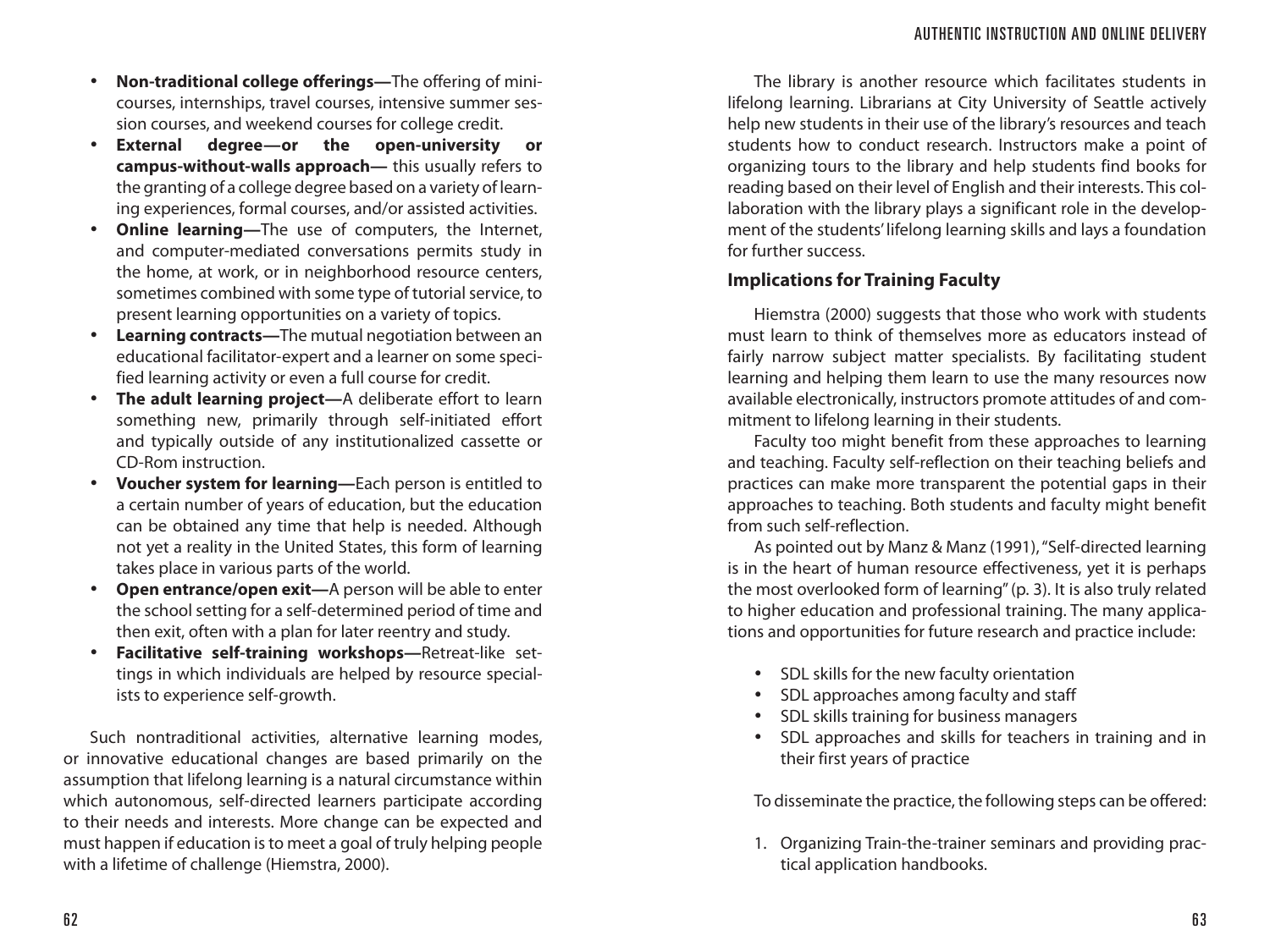- 2. Offering professional development workshops to interested faculty.
- 3. Starting study group(s) where experienced and novice teachers can exchange their perspectives on teaching and also share self-directed learning plans for professional growth.
- 4. Encouraging peer evaluations and mentor programs which include reflection on the teaching-learning process so that instructors can internalize the steps and skills for self-directed learning and teach these skills explicitly to their students.

One of the recent innovations is the use of e-portfolios for educators and students. E-portfolios allow one to maintain a portfolio as a lifelong project, collecting samples of work and assignments which demonstrate their level of expertise.

# **Future Research and Directions**

The topics of self-reflection and lifelong learning in academia are very important and timely for both researchers and practitioners. Though the topics have been well researched within the last twenty-five years (IJSDL publications, n.d.), it would be interesting to research how faculty are engaged in reflective practices and in self-directed learning, whether for professional or personal development.

Since it has become clear that perspective on the meaning of self-direction in learning differs among cultures, it is essential for researchers and practitioners to understand the degree to which language reflects culture and vice versa and the degree to which language affects one's thinking (Boucouvalas, 2009; Ho & Crookall, 1995). For example, collaboration and interdependence are part of the self-directed approach in Asian cultures (Nah, 2000; Sinclair, 1997). Therefore, another interesting area of research is to study the phenomena of self-directed learning and self-reflection from a sociolinguistic approach. The knowledge of how students from different cultures and language backgrounds construct the mean-

ing of self-directed learning in academia would help educators who work in the global environment understand the SDL application across cultures.

Another area of research interest includes self-reflection and self-assessment as part of SDL approaches and in computer-aided second-language learning, especially writing, where students have an opportunity to save their writing assignments together with teacher and peer feedback. It would be of value to explore the incorporation of self-assessment and reflection in ESL computer-assisted classes. A similar study on self-assessment and reflection in computer-aided ESL classes conducted in Sweden (Sullivan & Lindgren, 2002) showed that this method is not restricted to an L2 environment but can be equally effective in other learning situations.

# **Conclusion**

Self-assessment and self-reflection practices conducted by students can provide a bridge between accountability-based assessment and formative assessments conducted by the faculty. Both student and teacher assessments are needed to give a clearer and bigger picture of the learning processes and the learning environment.

The practice of using learning reflections and self-evaluation techniques within the curriculum of language teaching is highly valuable for the academic setting and supports a shift from teacher-centered learning towards learner-centered approaches. Students who reflect on their learning and participate in selfevaluation to identify their areas of strength as well as their areas which need improvement tend to be more successful not only in academic programs but also in professional and personal life. This phenomenon can be explained by the fact that self-directed learning brings about intrinsic motivation for learning and feelings of competence. More than that, self-reflection connects the mind to what matters and integrates intellectual and emotional domains in human development.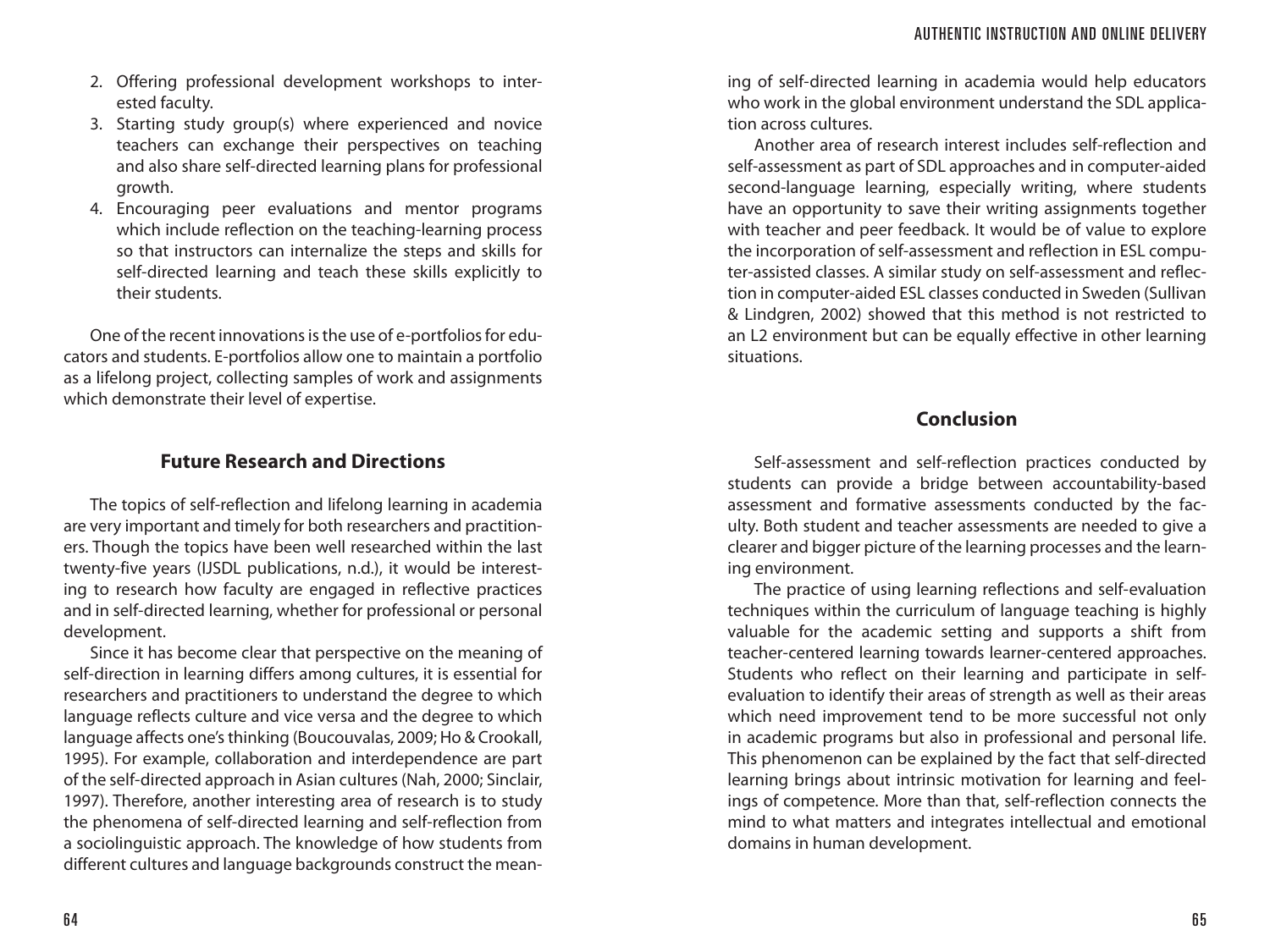Where teachers and advisors become facilitators and participants in the knowledge transfer and learning process, students take charge of their learning. To facilitate self-directed learning skills and allow students to take responsibility for their learning, faculty have to know the principles of adult learning theories, including self-reflection and self-evaluation skills, and model these skills in their classes.

Guglielmino et al. (2009) state that in order to prepare leaders, workers, citizens, and specialists capable of working within the context of the globalization of the economy and education, it is imperative that individuals responsible for education and human resource development incorporate the development of self-directed lifelong learners as a primary aim of their programs.

Faculty need to become facilitators in the learning process, with attention given both to the content and the process of learning within the curriculum and instruction. Since the development of self-directed learning skills is a lifelong pursuit for teachers and students, the best teachers are, first of all, self-directed learners. It is essential in an age of rapid change and global education to help learners engage in reflection on their learning and make feedback a part of the learning process.

## **References**

- Brocket, R. & Hiemstra, R. (1991). *Self-direction in adult learning: Perspectives on theory, research, and practice*. London and New York: Rutledge.
- Boucouvalas, M. (2009*).* Concept of SELF in self-directed learning. *International Journal of Self-Directed Learning, 6* (1).
- Caffarella, R. S. (1993). Facilitating self-directed learning as a staff development option. *Journal of Staff Development, 14*(2), 30-35.
- Chuprina, L. & Durr, R. (2007). Self-directed learning readiness as predictor for cultural adaptability in expatriate managers.

*International Journal of Self-Directed Learning Symposium Group, 3*(1)*.*

- Chuprina, L. (2004). Facilitating expatriate managers in their crosscultural adaptability. *Proceedings of Hawaii International Conference on Education* [CD-ROM]. Honolulu, HI.
- Chuprina, L. (2003). Development of self-directed learning skills in students enrolled in ESL/adult education classes. *Proceedings. Midwest Research to Practice Conference in Adult Continuing and Community Education.* The Ohio State University, Columbus, OH.
- Chuprina, L. (2001). *The relationship between self-directed learning readiness and cross cultural adaptability in U.S. expatriate managers*. Unpublished doctoral dissertation, The University of Tennessee.
- City University of Seattle, Academic Model, para 2. Retrieved from http://www.cityu.edu/about/profile/academic\_model. aspx
- Cunningham, F. (2001). Reflective teaching practice in adult ESL settings. *National Center for ESL Literacy Education & Center for Applied Linguistics.* Retrieved from ERIC Digest: EDO-LE-01-01
- Garrison, D. R. (1997). Self-directed learning: Toward a comprehensive model. *Adult Education Quarterly, 48* (1), 18-33.
- Guglielmino, L., Gray, E., Le Arvary, K., Asen J., Goldstein, D., Fran Kamin, F., Nicoll, M. Patrick, N., Shellabarger, K., & Snowberger, D. (2009). Self-directed learners change our world: SDL as a force for innovation, discovery, and social change. *Journal of Self-Directed Learning, 6*(1).
- Hiemstra, R. (2000) Lifelong learning: *An exploration of adult and continuing education within a setting of lifelong learning*